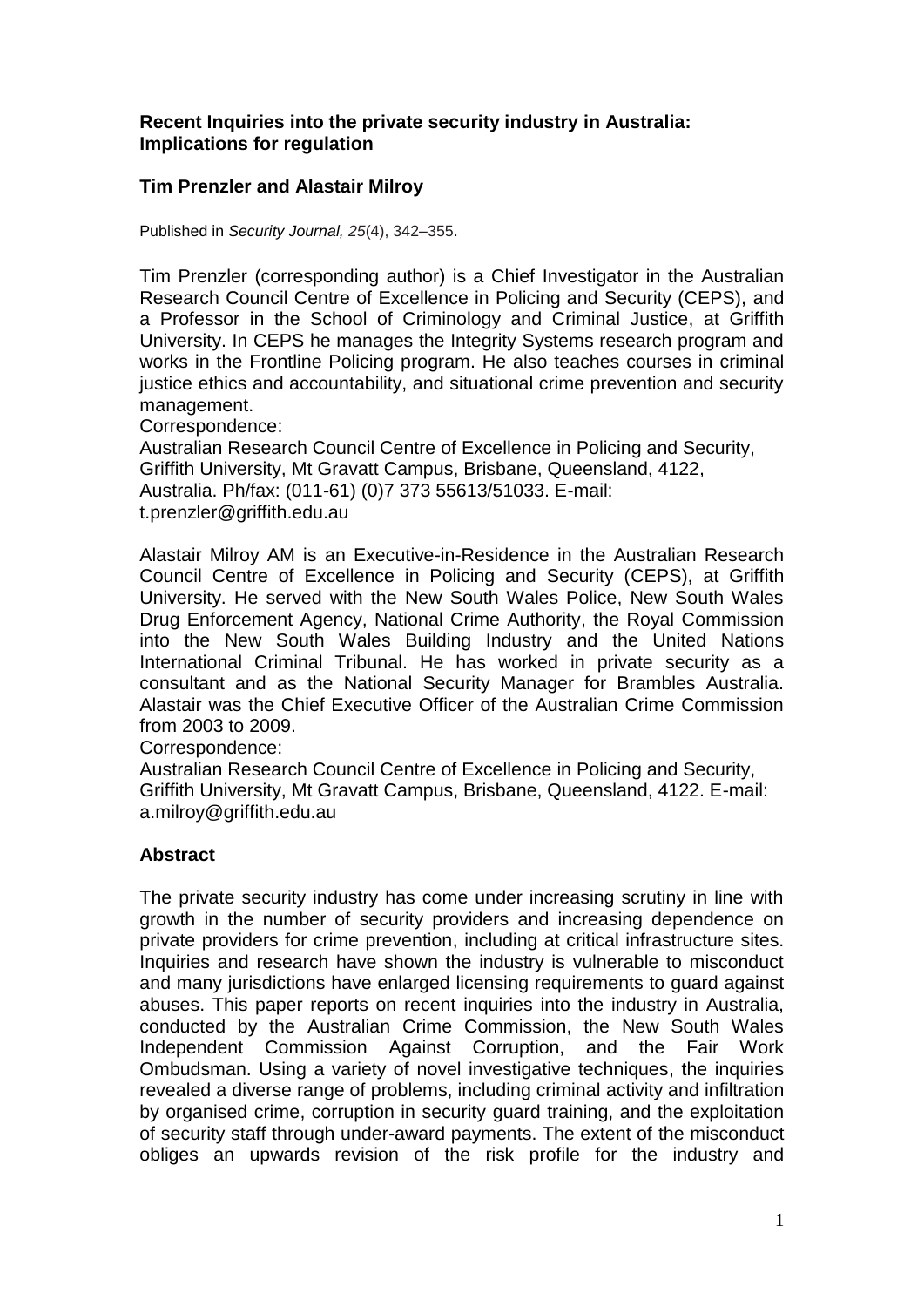demonstrates the importance of a more proactive and complex approach to regulation.

## **Context: Growth and Reform**

Growth in private security has been recognised as one of the most significant developments in policing since the Second World War (Bayley & Shearing, 2001). A 2011 survey conducted in 70 countries concluded there were approximately 19.5 million people working in the industry. Across all countries the numbers were projected to include 25.5 million persons (Small Arms Survey, 2011). The industry was valued at up to \$US165 billion, with a growth rate of approximately eight percent per annum. Across the 70 countries surveyed, private security personnel were estimated to outnumber police by a ratio of 1.8:1.

The phenomenon of security industry growth has been linked to a variety of factors including the failure of public police to stem the large increases in crime experienced in many countries from the 1970s to the 1980s, as well as health and safety legislation, increased litigation, the post-1960s terrorist threat, and pressure by law enforcement to make stakeholders take greater responsibility for crimes in their sectors (Small Arms Survey, 2011; van Dijk, 2008). The industry continues to grow, despite reductions in crime since the 1990s, on the back of improving security technologies and a culture of increased reliance on the self-provision of security.

Growth in security has been accompanied by the increased exposure of security company clients and the general public to misconduct by industry members. Prenzler and Sarre (2008a) analysed a variety of industry inquiries and scandals, and developed the following categorisation of the main types of illegal and unethical conduct:

- 1. Fraud (mainly in misrepresentation of tenders and failure to fulfil contracts)
- 2. Incompetence and poor standards
- 3. Under-award payments and exploitation of security staff
- 4. Corrupt practices (e.g., bribery in tenders, and kickbacks from police for priority emergency security referrals)
- 5. Information corruption (e.g., purchase of confidential information from police and public servants)
- 6. Violence (predominantly assaults and neglect of duty by crowd controllers)
- 7. False arrest and detention
- 8. Trespass and invasions of privacy
- 9. Discrimination and harassment
- 10. Insider crime
- 11. Misuse of weapons.

These problems have been manifest in different industry sub-sectors at different times, and they have driven closer regulation of the industry by governments around the world (Button & George, 2006). Regulation usually involves standard occupational licensing across two key domains: governments underwrite probity – through character reference checks and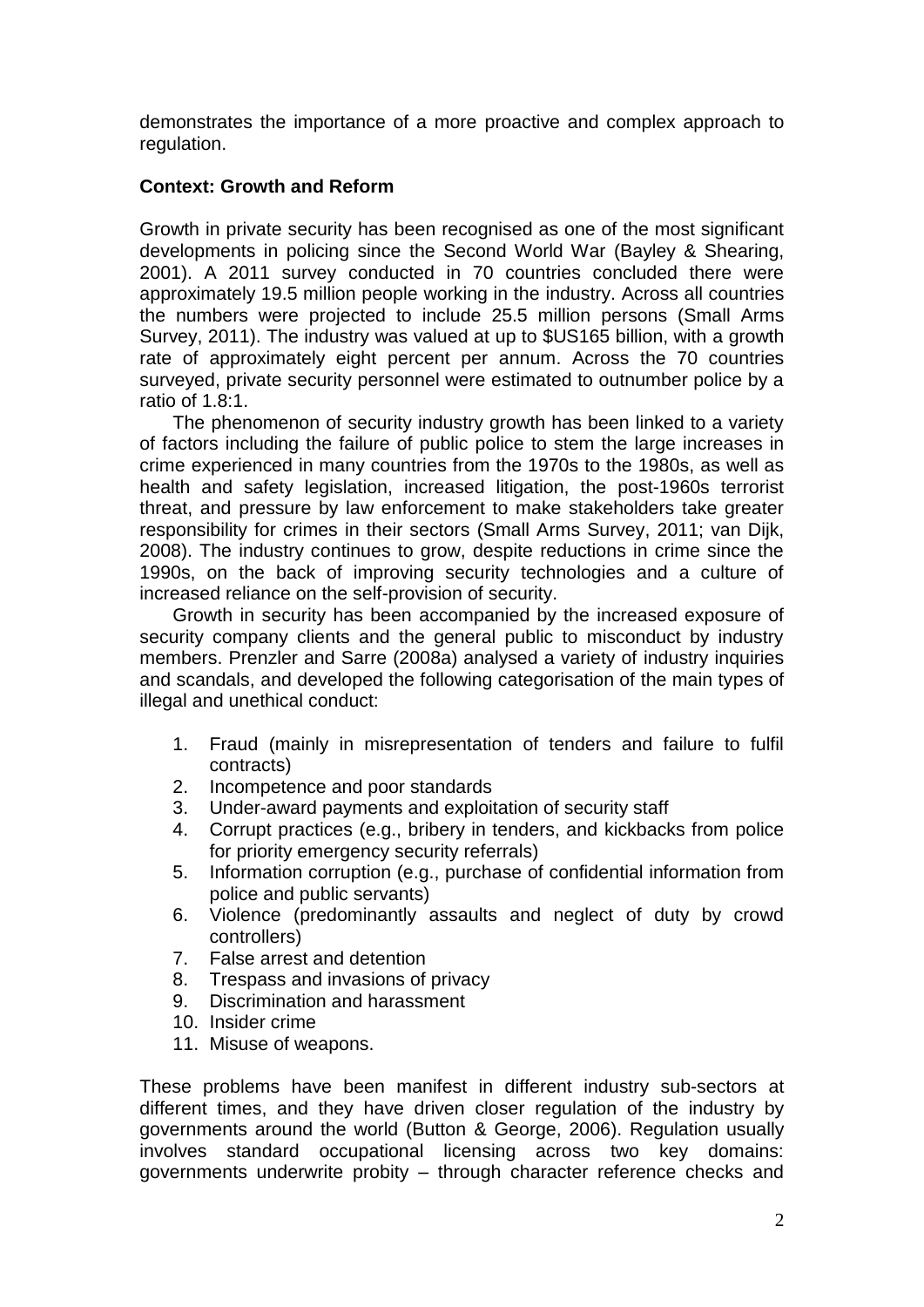disqualifying offences – and competency – through mandated minimum training standards. Internationally, the application of these standards varies enormously, but few jurisdictions have required training beyond a few days, with up to a month in exceptional cases (Button & George, 2006; CoESS, 2008).

The Australian security industry has seen some of the most advanced regulation internationally in recent years (Sarre & Prenzler, 2011). Licensing was introduced in a piecemeal fashion across the six states and two territories in the 1980s and 1990s as a consequence of exposés of malpractice and deficient training (Prenzler & Sarre, 2008b). Reform in this period was focused on security companies, guards, private investigators and crowd controllers; with the introduction of criminal history checks, disqualifying offences, character checks, and pre-licence training requirements. Legislation was administered by specialist government agencies tasked with investigating complaints and inspecting security firms and licensed premises. These arrangements were exposed as inadequate by a fresh series of scandals in the 2000s (Prenzler & Sarre, 2008b). Concerns grew over the alleged infiltration of the industry by criminal gangs, especially outlaw motorcycle gangs. One signal event was the death of cricketer David Hookes in an altercation with a crowd controller in Melbourne in 2004. The same year also saw national attention focused on the shooting of a fleeing armed robber by a cash-in-transit guard in Sydney. Scandals also erupted in Sydney over the theft of firearms from security firms, and fraud in tendering by a major security firm. A number of other examples of security failures were highlighted in the press in this period, including at airports, and there were continuing concerns about violence by crowd controllers (or 'door staff') at clubs and pubs.

All Australian jurisdictions modified their regulatory systems in response to these problems (Prenzler & Sarre, 2008b). Disqualifying offences were expanded to include firearms offences and drug offences, and there was a move to suspend licences when licensees were charged with an offence. South Australia and Victoria introduced checks on licence applicants' associates, with discretionary powers to deny or withdraw a licence when involvement with criminals was evidenced. South Australia introduced drug and alcohol testing of crowd controllers and fingerprinting of applicants. Amendments in New South Wales (NSW) included restrictions on firearms and firearms storage requirements. Nationally consistent certificate-level training standards were also introduced, with more attention in the curriculum to communication, conflict management, management of intoxicated persons, and legal and procedural requirements. Where they could be quantified it appeared that minimum training hours had been doubled from approximately one to two weeks.

The remainder of this paper provides a follow up study to Prenzler and Sarre's (2008b) account of industry scandals and regulatory reform in Australia in the 2000s. By 2008 the reform measures had been largely put in place, although there was little indication of any immediate positive effects – with ongoing problems of violence, unresolved issues in airport and seaport security, and the announcement of a major inquiry into criminal infiltration of the industry. From 2008 to 2010 there were a number of reviews and media exposés of problems in the industry, but three in-depth government-based inquiries stood out as particularly significant.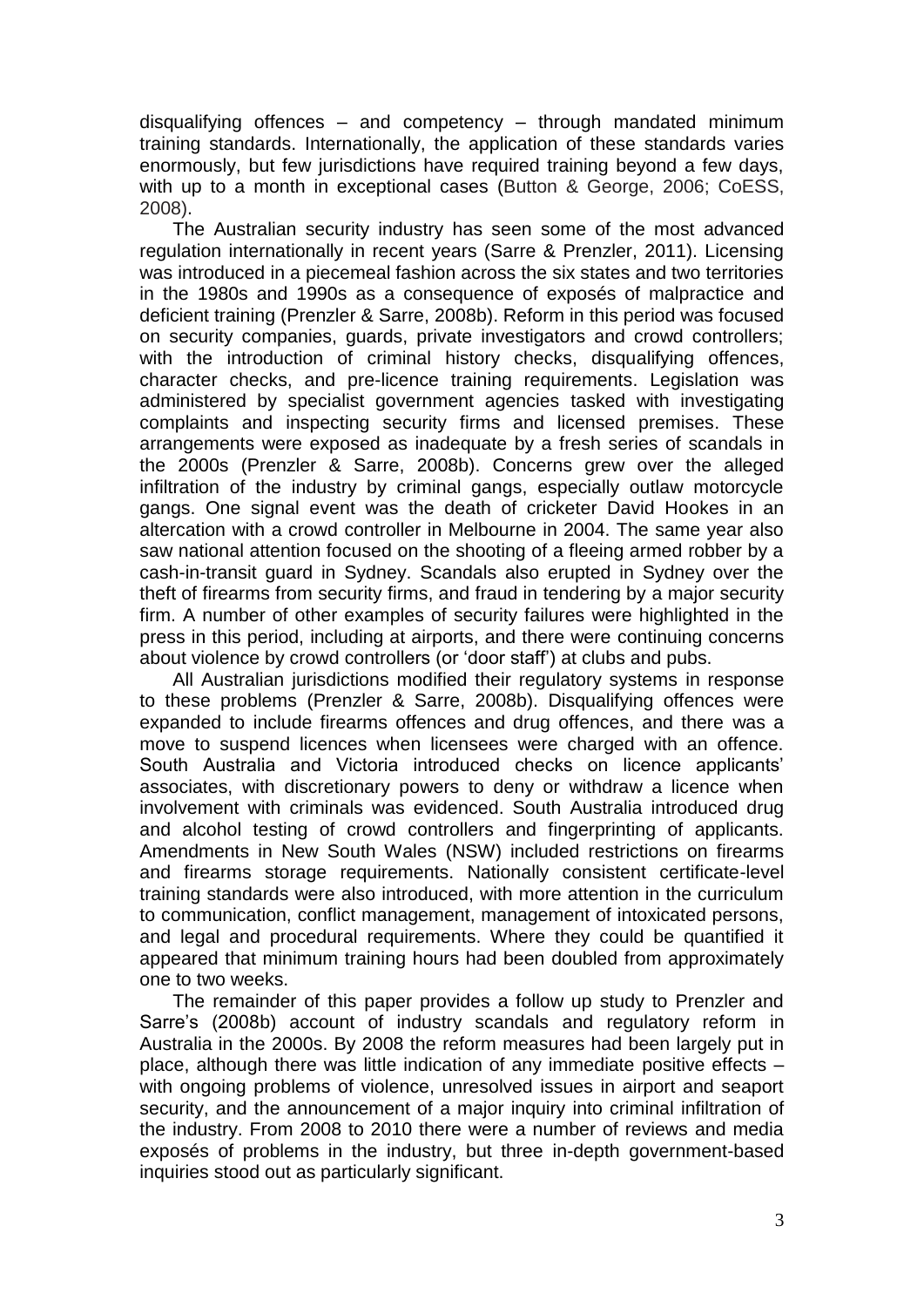#### **Inquiry 1: The Australian Crime Commission (ACC) Inquiry into Criminal Infiltration of the Private Security Industry**

In 2007 the Australian Crime Commission launched a 'special intelligence operation' into the nature of criminal infiltration and exploitation of the private security industry. The 'Private Security Industry Determination' was approved by the Commission's Board in September 2007, then extended in June 2008 and completed in June 2009 (ACC, 2009a, p. 54). No report has been made public. Both authors of the present study had input into the operation but are prohibited by law by revealing anything not disclosed publicly by the Commission (*Australian Crime Commission Act 2002*, s.51). The remainder of this section is therefore dependent on sources in the public domain.

The context for the ACC inquiry included concerns by various law enforcement agencies that the security industry 'was increasingly a focal point for organised crime' (Maley, 2009, p. 3; also ACC, 2007, p. 55). These concerns overlapped with mounting evidence of criminal activities at airports and seaports – which led to the Wheeler (2005) report on airport security – and also increased activity by outlaw motorcycle clubs (Prenzler & Sarre, 2008b; Prenzler, Lowden & Sarre, 2010). The latter issue had been particularly salient in Adelaide, Perth and the Gold Coast in the mid-2000s, with allegations of motorcycle clubs providing nightclub security while engaged in money laundering and illicit drug sales (Chambers, 2006; Office of Consumer and Business Affairs, 2004). The ACC carried out investigations into the transport sector and the maritime sector between 2005 and 2008 (ACC, 2009b). These investigations revealed how criminal gangs engaged with staff at transport hubs willing to overlook illegal activities or provide information. In some cases, rosters were altered to avoid detection of contraband – including illicit drugs, weapons, tobacco and counterfeit goods. Theft of goods was also a major criminal activity.

The 2007-8 federal budget included a special allocation of \$8.741 million to the ACC for the Private Security Industry Determination (ACC, 2008, p. 56). The determination was classified as a Special Intelligence Operation – involving coercive powers and focused on 'the gathering of intelligence surrounding particular criminal activity so that informed decisions can be taken about the true extent, impact and threat of that criminal activity' (ACC, 2008, p. 31). The operation was therefore not directly concerned with shutting down criminal operations or identifying and prosecuting offenders; and it excluded the use of listening devices. The final revised purposes were listed as follows (ACC, 2009a, p. 54):

- advise government on the nature of criminal infiltration and exploitation of the private security industry
- undertake intelligence development work in relation to the threat to the private security industry from criminal infiltration and exploitation and better inform partner agencies and stakeholders through the dissemination of intelligence products
- work in a collaborative manner with partner agencies to advance appropriate law enforcement responses to, or protection against criminal infiltration and exploitation of the private security industry, and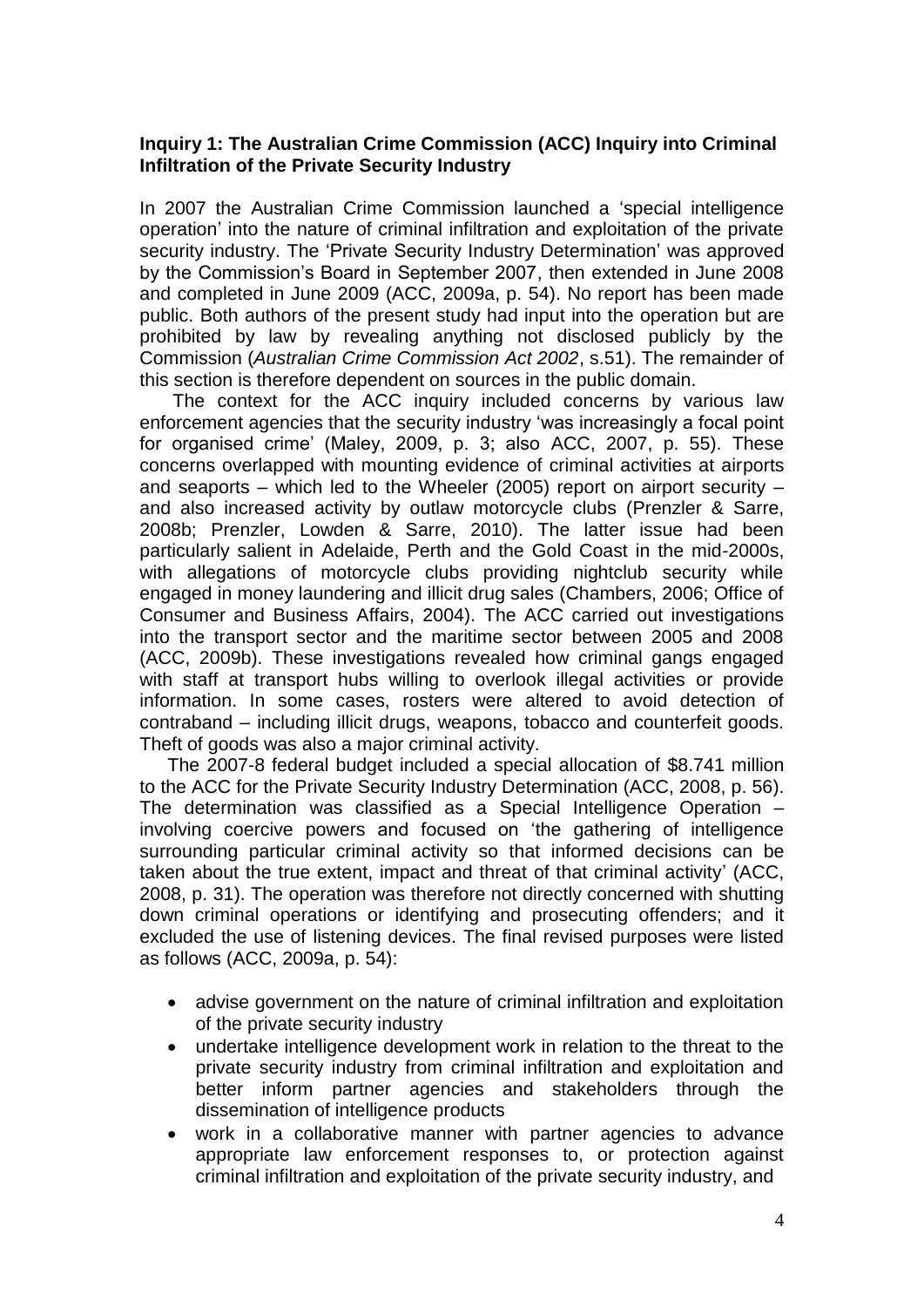support national law enforcement investigative efforts into the security industry and serious and organised crime groups that are active in that industry through use of the ACC's coercive powers and operational capabilities.

The approach adopted by the ACC was a 'multi-faceted engagement strategy' (ACC, 2008, p. 58). Table 1 summarises key activities in quantitative form. It can be seen that this was an extensive operation which proceeded through investigative interviews and examination of documents. The Commission also undertook data-mining exercises, comparing information on 52,000 security industry licences, held by State and Territory licensing agencies, with criminal history data held by the Commission (ACC, 2008, p. 56). Data-matching was also carried out with Centrelink (the main welfare distributor) and the Australian Taxation Office.

**Table 1: Australian Crime Commission Private Security Industry Special Intelligence Operation Actions**

| Action                       | 2007-08 | 2008-09 | Total |
|------------------------------|---------|---------|-------|
| Summonses to attend          | 93      | 99      | 192   |
| examinations                 |         |         |       |
| <b>Examinations held</b>     | 84      | 89      | 173   |
| Notices to produce documents |         | 34      | 45    |
| Intelligence product         | 21      | 144     | 165   |
| disseminations               |         |         |       |
| Operational intelligence     |         | 844     | 851   |
| disseminations               |         |         |       |

Source: adapted from ACC, 2009a, p. 55.

The ACC also took the unprecedented step of advertising for persons to come forward with information. The wide advertising campaign included security industry magazines and websites, national newspapers, and the Commission's website (ACC, 2008, p. 58). This 'resulted in 25 industry submissions reporting serious and organised criminal activity and regulatoryrelated issues of significance' (p. 58). However, only six submissions 'contained relevant information' (p. 58). In addition, stakeholder consultations were conducted with a large number of organisations, including the Australian Federal Police, the Australian Taxation Office, the Australian Security Industry Association Limited and the Institute of Security Executives. The investigation devolved into two 'projects':

The first project focussed on the presence of organised crime members who both own and operate security companies providing crowd control and other services within the entertainment sector. Criminal activity of interest that is being explored under this project includes tax evasion, money laundering, extortion and drug distribution. The ACC liaised with the ATO and other relevant government agencies on these matters.

The second project explored matters associated with the protection of critical infrastructure through the use of the ACC's coercive powers. High level liaison with Australian Government agencies has been established and is ongoing for this project (ACC, 2008, p. 57).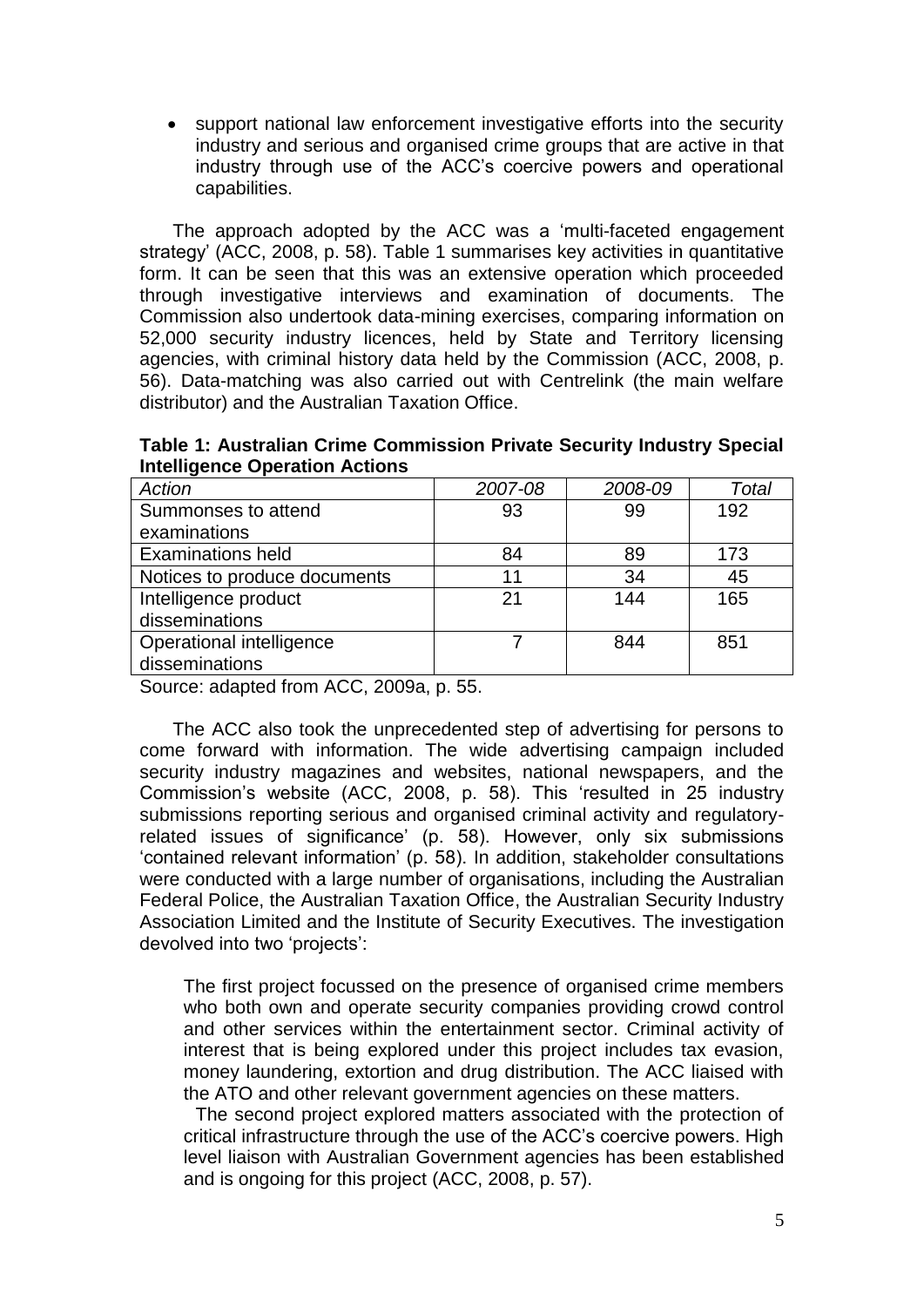Table 1 shows that in terms of specific products, a large number of intelligence summaries were generated. These were disseminated to relevant stakeholders in the consultation process. Furthermore, 'operational intelligence disseminations' were made on specific individuals, with potential for action through prosecutions or licence revocations. The Commission's 2008-09 *Annual Report* summarised 'notable outcomes' from the operation as follows (ACC, 2009a, p. 55):

Intelligence in relation to methodologies pertaining to the use of unlicensed security guards supported intelligence assessments of vulnerabilities in the security industry in a number of jurisdictions.

Extensive data sets containing information on security licence holders, security master licence holders and staff lists were disseminated to relevant agencies to identify tax evasion, Centrelink [welfare] fraud and potential immigration breaches.

In Victoria, examinations were used to develop intelligence around the incidence of current visa holders obtaining residential status through false references as security guards. The ACC continues to work closely with both Victoria Police and the Department of Immigration and Citizenship on these enquiries.

The 2008-09 *Annual Report* also included the following private security industry 'case study' (ACC, 2009a, p. 55):

The Private Security Industry Determination collaborated extensively with the Australian Taxation Office, Centrelink, the Department of Immigration and Citizenship and the Fair Work Ombudsman to gain a multi dimensional understanding of the Private Security Industry. These partnerships have resulted in the identification of a significant cash economy with a high potential economic cost within the private security industry.

Extensive qualitative operational intelligence reporting disseminated by the Private Security Industry determination has informed our partner law enforcement agencies of criminal threats and vulnerabilities to criminal infiltration and exploitation posed by serious and organised crime groups.

ACC activity under the private security industry determination has also assisted Centrelink identify suspected fraudulent claimants, potentially resulting in very significant savings for government.

Elsewhere, the cash economy component was described as involving 'a potentially high cost to the Australian economy' (Lawler, 2009, p. 6).

The somewhat circumlocutory language used in these official accounts was repeated in a four page report, 'Private Security Industry Criminal Infiltration', produced as part of the Commission's *Crime Profile Series*. The report included a background summary of secondary literature on misconduct risks in security work, and provided a summary profile of opportunity factors in security (ACC, 2011, p. 1):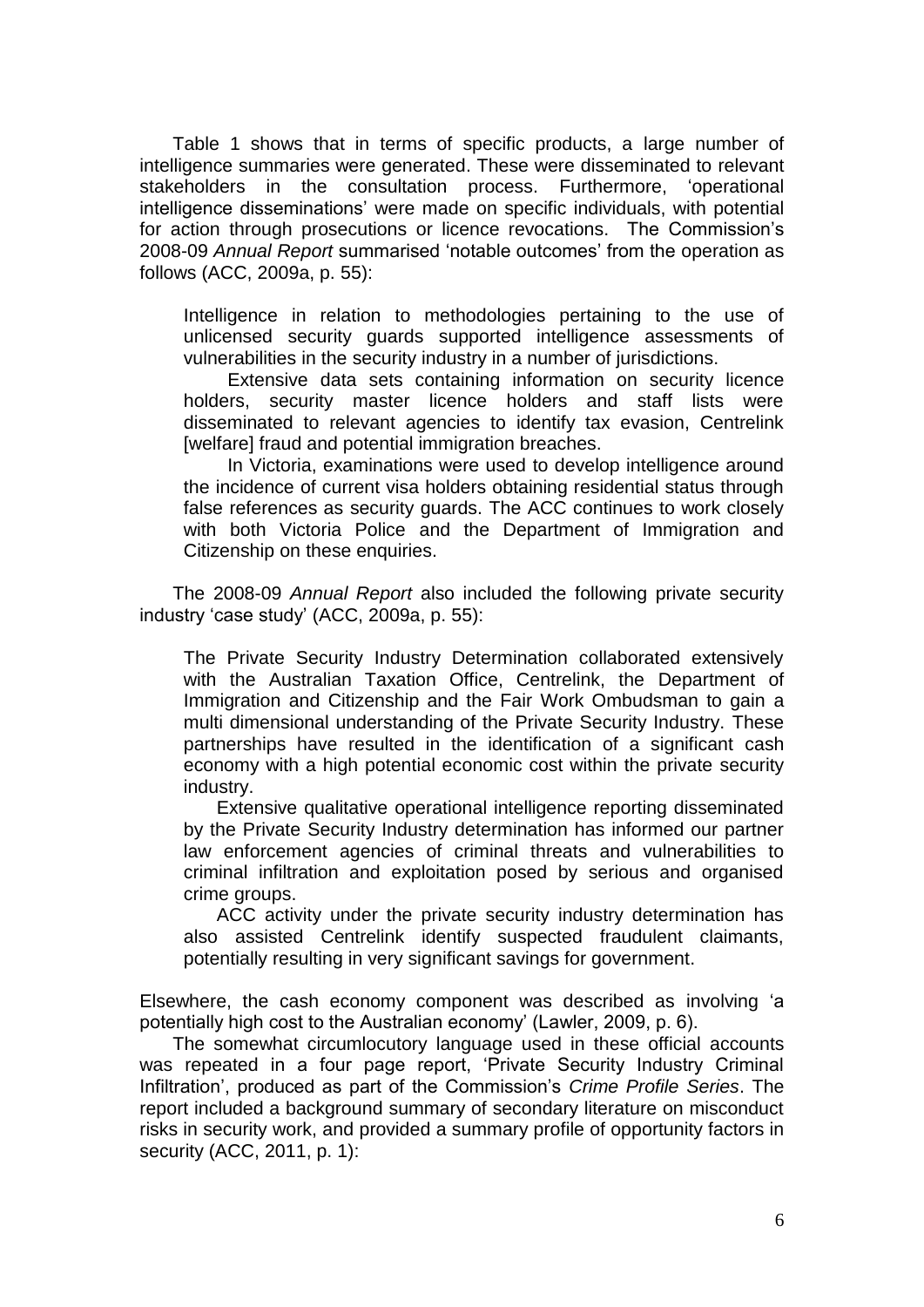The vast majority of companies and individuals working in the private security industry are legitimate and provide an excellent service to the Australian community.

However, the nature of the industry  $-$  with its access to firearms, licensed premises, major events and a range of public and private assets – provides both an incentive and an opportunity for organised crime groups to infiltrate and exploit its activities and operations.

The report went on to state that 'it is difficult to determine an exact percentage of criminal infiltration of the industry', but noted that examples of criminality were uncovered 'across all states and territories', including infiltration by organised crime and by outlaw motorcycle gangs (p. 3). The report concluded, in fairly general terms, that:

Organised criminals are motivated by profit and will move into sectors where they identify there is a high profit to be made at relatively low risk. They will always look to target sectors that have the least regulation.

Organised criminals may become involved in the private security industry by owning security firms, being employed as individuals or bribing or corrupting security firms or employees. There is a broad range of crimes they can commit through these methods including fraud, property theft, illicit commodity distribution (such as drugs), money laundering, trespass, assault, misuse of firearms, extortion, tax evasion, welfare fraud, breach of industry regulations and workplace legislation and labour and visa exploitation (p. 4).

A somewhat clearer picture of criminal activity in the industry was provided in a 2009 newspaper account of the investigation, which made use of extensive quotations from the Commission's CEO John Lawler. The national newspaper *The Australian* reported that:

Organised crime groups have penetrated the private security industry, with some using their access to move drugs, launder money or run standover rackets.

Australian Crime Commission chief executive John Lawler said a twoyear investigation had revealed a range of criminal practices, from visa and labour exploitation to organised theft.

'We have found examples of infiltration of the industry by organised crime groups, including outlaw motorcycle gangs,' Mr Lawler said.

'The nationally significant organised criminal activities are actually coordinated across multiple jurisdictions or, importantly, involved the infiltration or external influence of already recognised and known serious organised criminal groups.'

Mr Lawler described the types of criminality detected by the ACC as 'co-ordinated and sophisticated'.

Criminal groups were using their positions within the security industry to increase their market share and to muscle criminal competitors, he said.

The problem was exacerbated by the nature of the private security sector, Mr Lawler said, because of its ready access to drug markets and valuable commodities.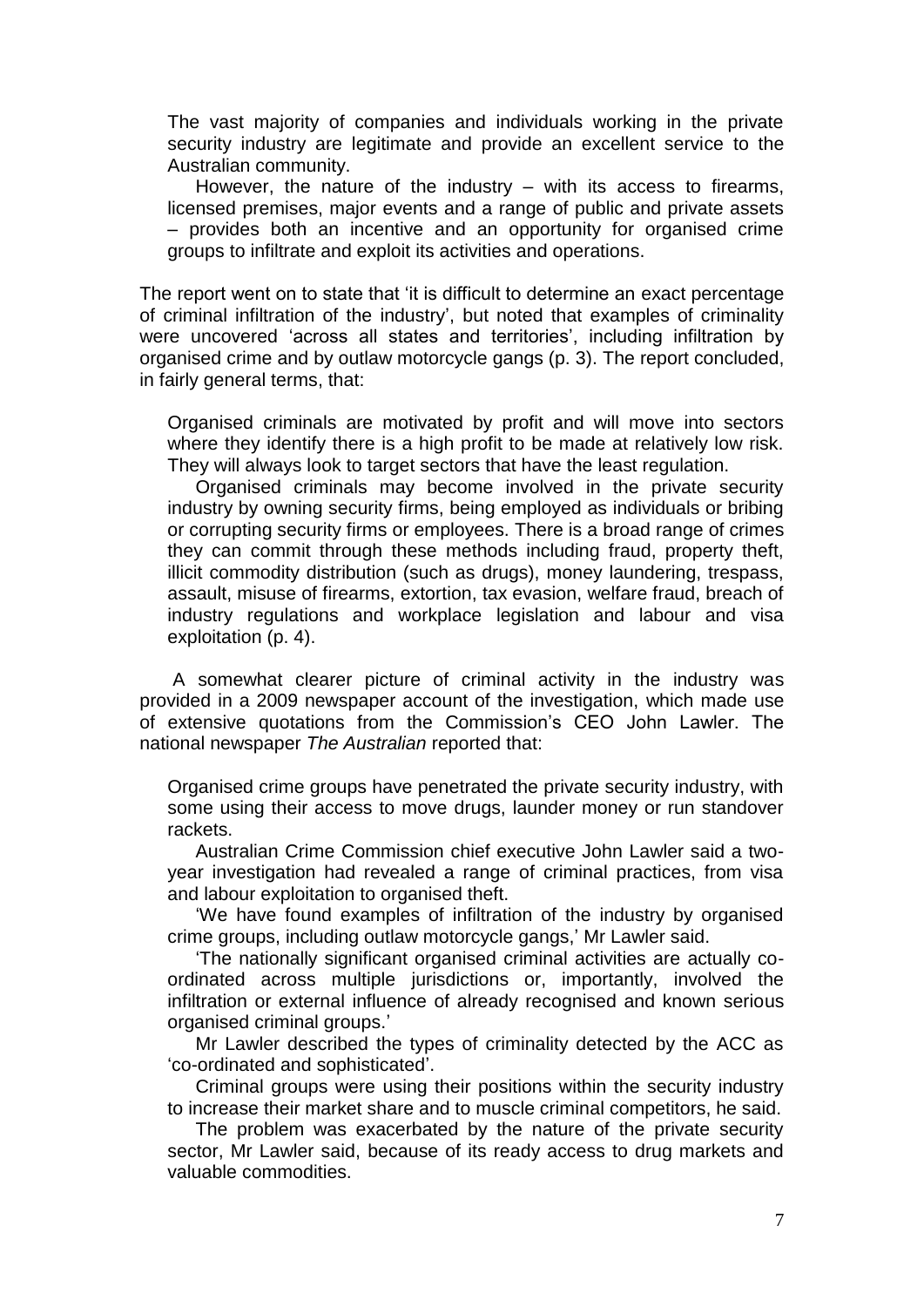The result was a spectrum of offences.

'So, things like violence, intimidation and extortion, illicit commodity related activity, organised theft and money laundering,' Mr Lawler said…

As part of its investigation, the ACC uncovered exploitation of the cashbased nature of the industry, Mr Lawler said.

While most private security firms did the right thing, the ACC had uncovered a level of white-collar offending, he said.

'So what sort of offences are we talking about? We're talking about tax evasion (and) welfare fraud.

'We're talking about non-compliance with superannuation requirements, worker compensation requirements, industry awards and workplace legislation, labour and visa exploitation, extortion and intimidation for increased industry market share and breach and manipulation, or circumvention of state-based industry regulation.' (Maley, 2009, p. 3)

#### **Inquiry 2: The New South Wales Independent Commission Against Corruption (ICAC) Investigation into Corruption in Security Industry Training**

The Australian security industry has long been plagued by allegations of inadequate training of operatives under compulsory licensing systems. Surveys of security firm owners and managers have shown, at best, very mixed views about the adequacy of training standards (Sarre & Prenzler, 2011, pp. 60-71). Concerns have also repeatedly been expressed about auditing and accountability in the registration of training firms, issues of integrity in assessment of competencies, and lack of transparency regarding quality assurance processes. Specific findings about these problems were made in New South Wales as a result of investigations by police and regulators in the early- to mid-2000s (ICAC, 2009, p. 47).

Up to 2010, the NSW Security Industry Registry (SIR) issued licences under the *Security Industry Act 1997*. Key criteria included clearance through criminal history checks and completion of security training courses. The courses were conducted by Registered Training Organisations (RTOs), approved by the SIR and registered with the NSW Vocational Education and Training Accreditation Board (VETAB). In 2007 the licensing system was amended to increase the number of operative categories from three to seven (ICAC, 2009, p. 14). The amendments were aimed at improving specialist skills and required re-training by existing licence holders. At the same time, an 'assessment-only pathway' was made available through Recognition of Prior Learning (RPL) that also involved a mix of testimony from employers, presentation of work diaries and observations by trainers.

Issues of integrity in security training came to a head in New South Wales in October 2008 when the Independent Commission Against Corruption received a report from the Registrar of the SIR regarding possible financial corruption at a security guard training firm. The report on Roger Training Academy 'was based on a number of complaints received by the SIR from former Roger students, intelligence from NSW Police and statements made by former trainers at Roger' (ICAC, 2009, p. 10).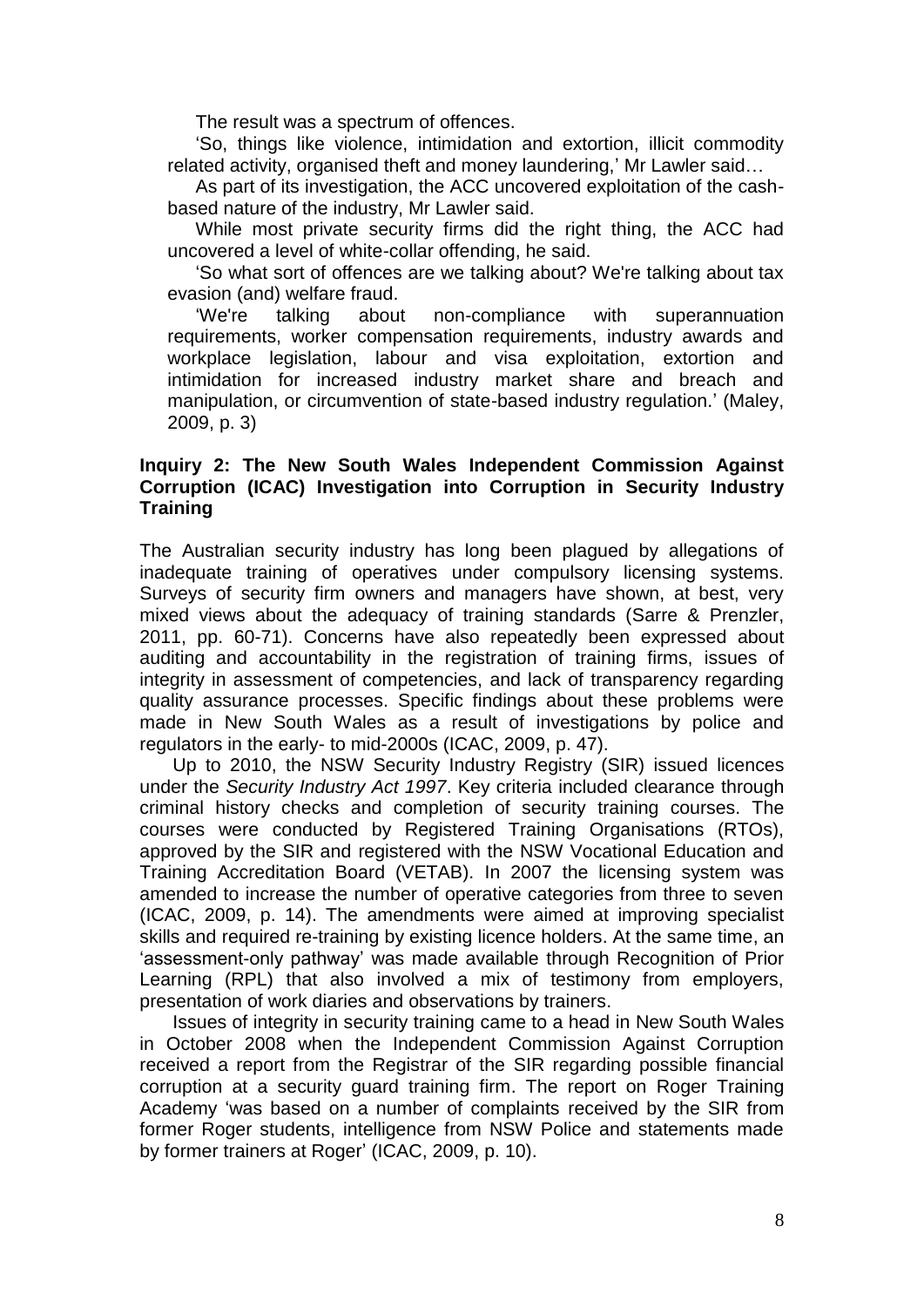The Commission launched an investigation – 'Operation Columba' – into 'Roger' and a number of associated training and security firms. The Commission's coercive powers were used to obtain documents, including student files. Warrants were executed on the residences of several Roger training staff. Interviews were conducted and statements taken from 'a large number of witnesses' (p. 10). Five compulsory examinations were undertaken with key persons of interest, four of whom made admissions about corrupt activities. The examinations were made in a 'public inquiry' format that covered 10 days of hearings and included 28 witnesses. 'Extensive use' was also made of 'covert physical and electronic surveillance', including telecommunications intercepts (ICAC, 2009, p. 11). The initiation of an undercover operation was another innovative strategy:

A controlled operation was authorised under the *Law Enforcement (Controlled Operations) Act 1997* NSW … The controlled operation involved a Commission undercover operative approaching a trainer at Roger to obtain a certificate of competency in a security course for the purpose of applying for a security licence (ICAC, 2009, p. 11).

The ICAC's *Report on Corruption in the Provision and Certification of Security Industry Training* was released in December 2009. The report found that Roger Training Academy provided students with answers to tests, primarily through an 'open book' exam format. Certificates of competency were issued to candidates in the two-week pre-licence training program 'without requiring them to attend any classes or undertake the relevant course' (p. 17). False documents were created to make it appear students had attended classes. In some cases, candidates with poor English language skills were assisted by an interpreter and paid additional money to pass. The ICAC's investigation included an examination of 1,200 student workbooks. Of these, 970, or 80 percent, appeared to have been falsified. Between September 1, 2007, and March 9, 2009, 44,680 training certificates were issued by RTOs. Roger was able to corner 25.6 percent of this market, while another corrupt firm was able to obtain 10.0 percent of the market (ICAC, 2009, pp. 6 & 49).

Fraud in training certificates also included the RPL process. Roger and other training and security firms conspired to falsely issue certificates of competency for licence holders upgrading to the new specialist classifications. The ICAC report (2009, pp. 18-21) also found that personnel at Roger had conspired with two other training companies in the issuance of false certificates in First Aid, Responsible Service of Alcohol, and Responsible Conduct of Gambling, required for some security work. These certificates could be bought by candidates for AU\$100 or AU\$150 without training or testing. Roger paid the firms a separate fee of between AU\$20 and \$AU40 for certificates.

A total of ten persons were named as engaging in corrupt conduct. The various scams allegedly netted Ahmed Moosani, the Principal of Roger, approximately AU\$1.3 million between 2008 and 2009, although his corrupt activities began before this period. In its report the ICAC emphasised the potential harm from these corrupt practices: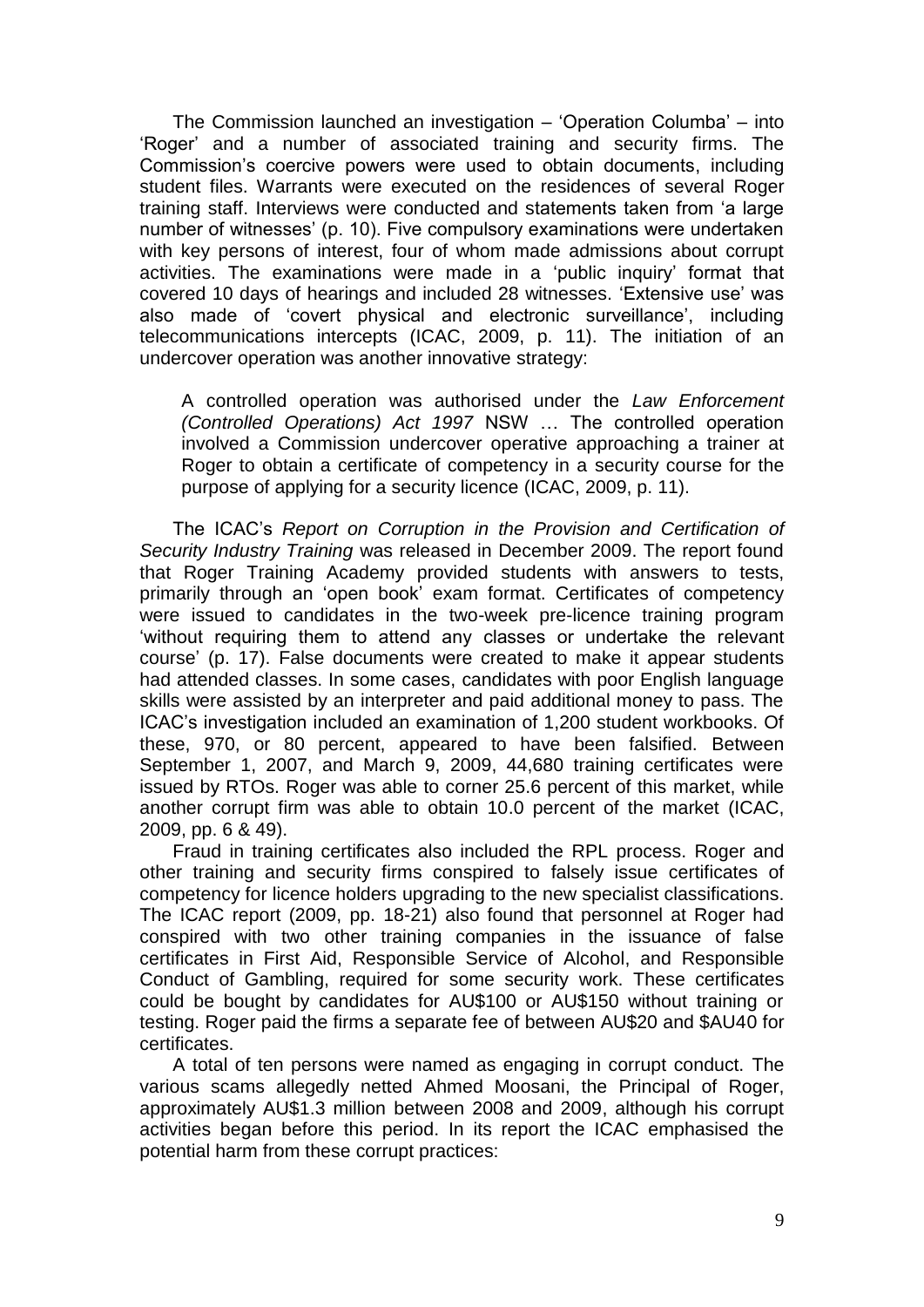The security industry in New South Wales is responsible for providing security in significant ways – for example at airports, hotels and concerts, and also at government facilities, including army bases. The Commission's investigation found that corrupt conduct in connection with the certification of security officers resulted in a significant number of those officers engaging in security activities, some of which posed risks to their own and public safety, without having undertaken appropriate levels of training (2009, p. 10).

The report included 16 recommendations under the heading 'corruption prevention' (ICAC, 2009, chapter 5). The Commission was critical of both the SIR and VETAB in failing to address previously identified problems in security industry training. In fact, it pointed out that the 2007 licence upgrade created a corruption opportunity that flooded the market with untrained licence holders. Key recommendations in the ICAC's report included review of all questionable qualifications and possible re-testing, and the adoption of corruption risk management procedures by all stakeholders and agencies involved in regulation of the industry; as well as more thoroughgoing investigations, much closer auditing, and more decisive enforcement of standards. There was also a recommendation that the SIR 'independently test and assess applicants prior to granting a security licence' (ICAC, 2009, p. 59).

#### **Inquiry 3: The Fair Work Ombudsman's audit and campaign in relation to under award pay entitlements in the industry**

The private security industry in Australia, as in many other countries, has been plagued by allegations of undercutting in tendering and fulfilment of cut price contracts through under-award payments to security staff (Prenzler & Sarre, 2008a; Sarre & Prenzler, 2011, p. 75). The Australian Fair Work Ombudsman was prompted to launch a security industry compliance campaign and investigation between July and December 2009 following numerous complaints, many of which held sufficient evidence for the Ombudsman to have initiated litigation against firms. Intelligence provided by the Australian Crime Commission and other government agencies stimulated specific concerns about the exploitation of 'vulnerable workers', including foreign nationals and immigrants (Fair Work Ombudsman, 2010, pp. 3-4).

The campaign involved 9,189 'educational letters' posted to employers alerting them to their responsibilities under workplace laws. In addition, 87 'industry stakeholders' were informed of the campaign, and meetings were held with 'key stakeholders' – including the Liquor Hospitality & Miscellaneous Union, and the Australian Security Industry Association Limited (ASIAL) (the largest industry association) and the Security Providers Association of Australia Limited (SPAAL). A total of 747 security businesses were targeted for auditing. Of these, 133 had no employees, 180 could not be contacted and 132 had ceased trading, while four were considered outside the Ombudsman's jurisdiction. The targeted businesses were required to provide records of time and wages and other information for a period that included a public holiday. The Ombudsman commenced a 'full investigation' in cases where firms did not cooperate or where records indicated 'serious and deliberate' breaches (2009, p. 5).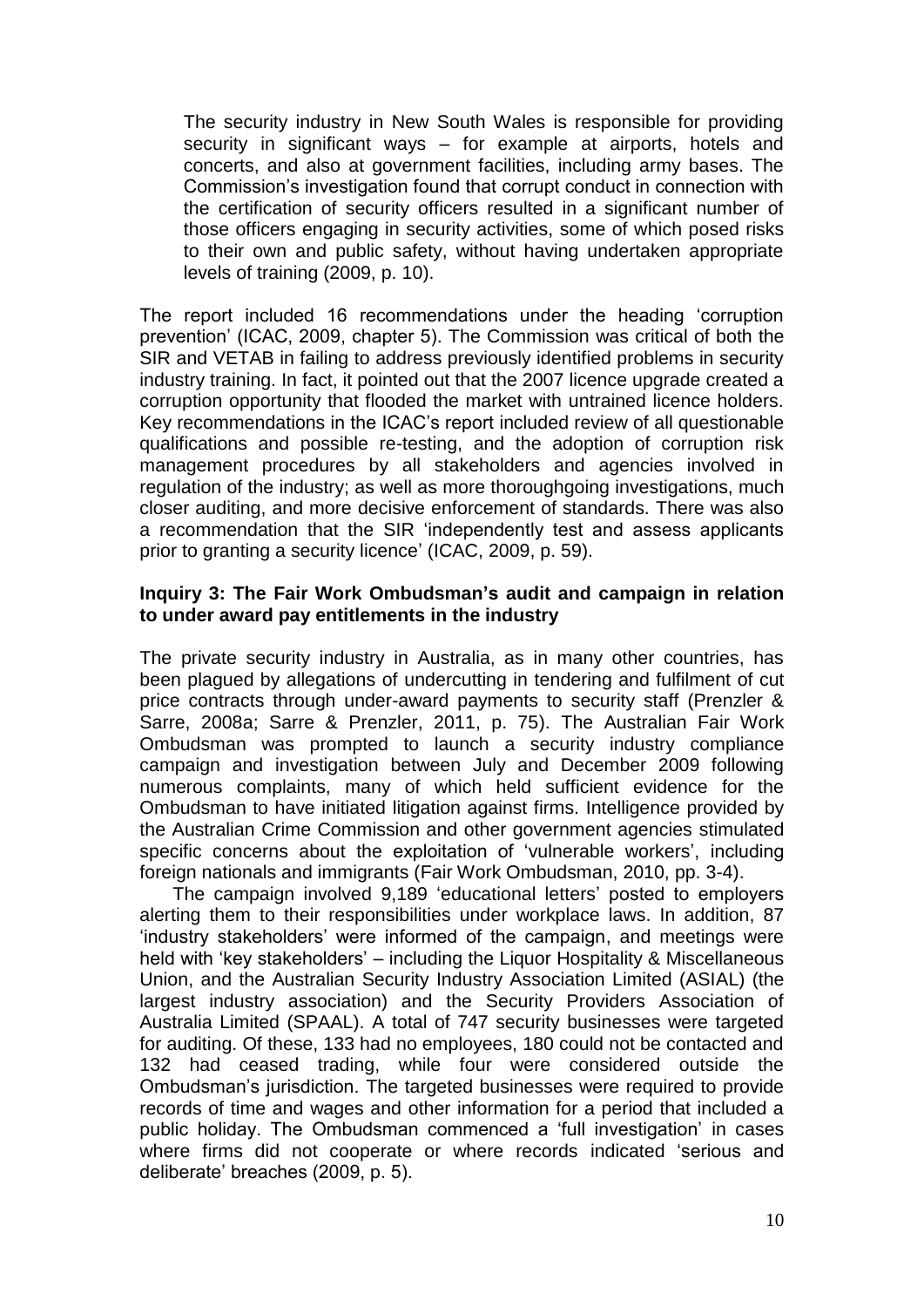In February 2010 the Ombudsman released its report, *National Security Industry Campaign 2009: Report and Recommendations*. At the time of publication, 256 employers had been audited, with another 42 still under investigation. Of the 256, 51% were found to be compliant and 49% were considered non-compliant with the *Fair Work Act*. The audit identified 194 specific breaches, spread across the six states. Of the 126 firms that were non-compliant, the following breakdown of types of breaches was reported (Fair Work Ombudsman, 2010, p. 8):

- 66 (52%) had minor contraventions relating to time and wage records and payslips
- 60 (48%) had monetary contraventions relating to underpayment of wages, penalty rates and allowances
- 27 (21%) had both types of contraventions.

An amount of AU\$452,824 was recovered on behalf of 652 security staff (2010, p. 9). In the concluding remarks the report asserted that:

The primary finding from the Campaign across all states was the common practice of employers paying flat rates. While these rates were sometimes significantly above the 'hourly rate' in the relevant industrial instrument, the rate failed to compensate for shift and weekend penalties, overtime or annual leave loadings (Fair Work Ombudsman, 2010, p. 13).

It was also strongly suspected that a significant proportion of firms that could not be audited were engaged in two types of illegal or unethical conduct. 'Sham contracting' involved 'disguising an employment relationship as an independent contracting arrangement'; while 'phoenixing' involved 'self liquidating an entity to avoid paying liabilities and replacing it with another to undertake the same function' (2010, p. 3).

At the same time that these criticisms were made, there were a number of affirmative comments made about the industry. The report noted that:

The Fair Work Ombudsman was pleased with the positive interest demonstrated by respective employer associations, including the security industry's support of the education seminars.

Similarly, the number of employers to respond positively to the Fair Work Ombudsman's intervention and to commit themselves to voluntary compliance was extremely gratifying. Among these compliant and committed employees was a feeling that poor practices among their competitors should be exposed and remedied (2010, p. 13).

Five recommendations were made, including a commitment from the Ombudsman to continue educating employers about their responsibilities in cooperation with employer associations, particularly in relation to the new national *Security Services Industry Award 2010* (Fair Work Ombudsman, 2010, pp. 3 & 13). The Ombudsman also made a commitment to continue investigations into the 42 outstanding cases and the employers suspected of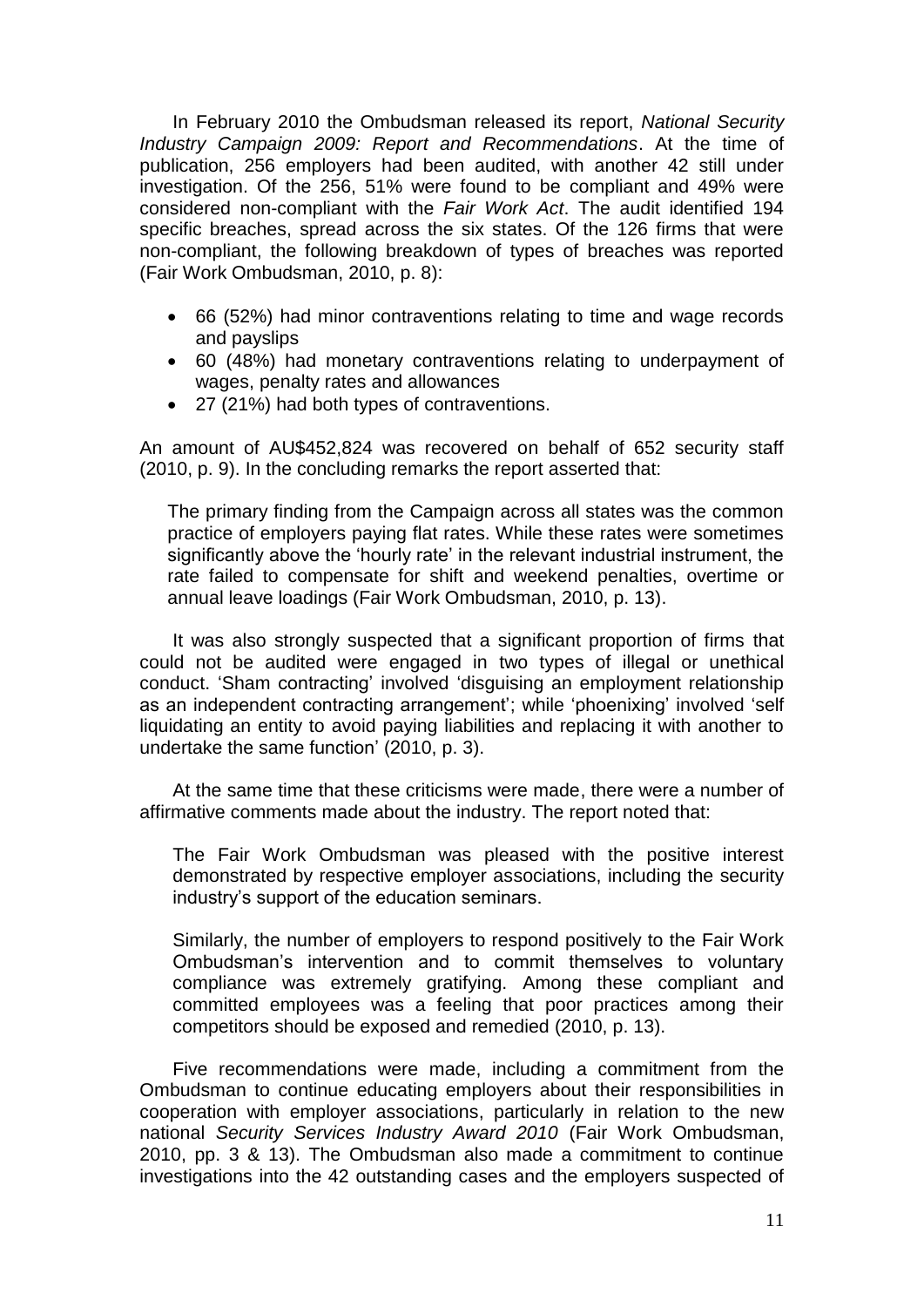sham contracting and phoenixing, and to assess the level of change through a follow-up audit of a sample of non-compliant employers.

### **Implications**

The three inquiries into the private security industry described in this article were unprecedented in Australian history. They also appear to be unusual in their depth and reach internationally (cf. Button & George, 2006). One comparable case was the exposé of criminality in security work in the United Kingdom by the investigative television program *Panorama* (2008). In Australia, the fact that there were three overlapping inquiries at once reflects the diverse nature of the problems under examination and the nature of Australian federalism, with overlapping State and Commonwealth jurisdiction. The Australian Crime Commission and the Fair Work Ombudsman inquiries were the first of any substance at the national level. The ACC and NSW ICAC inquiries were also unprecedented in the use of coercive powers, including compulsory examinations; and the ICAC inquiry was also unprecedented in the use of covert techniques. It is difficult to determine the adequacy of these approaches. For example, it could be argued that greater use could have been made of phone tapping powers and covert surveillance, and also anonymous surveys of industry operatives. Greater quantification of the scale of the problems, including across different industry sectors and companies, would also have been helpful. And it was unclear how unique these problems were to security work. Nonetheless, all three inquiries usefully revealed serious deficiencies in the existing regulatory system by confirming long held suspicions and allegations about diverse forms of misconduct in the industry. They also set precedents for the application of advanced techniques to identify and prevent misconduct on a permanent basis.

The ICAC and Fair Work Ombudsman investigations resulted in reports on the public record of considerable value and utility. Although the ACC provided information in a number of forums about the nature and outcomes of its investigation, legislative prohibitions on the publication of even a redacted account has left a large hole in the public accountability process. \$8.7 million of taxpayers' money went into the inquiry with only limited disclosure. Information was also lacking about any criminal prosecutions and convictions that following from ACC referrals of intelligence to other law enforcement agencies. However, amendments to the *Australian Crime Commission Act* were introduced into federal Parliament in late-2011 to allow for dissemination of some Commission determinations (Personal Communication, Executive Assistant to the Chief Executive Officer, Australian Crime Commission, 13 December 2011).

The ACC investigation can be likened to the major inquiries into police corruption in Queensland (1987-89), New South Wales (1995-1997) and Western Australia (2002-04), which drove substantive change in oversight and corruption controls as a consequence of their detailed findings and specific recommendations (Prenzler, 2011). The initial brief to the ACC included 'options for early detection of illegal activities in the industry', and the threat assessment was intended to inform 'legal and regulatory reform and policy development' (ACC, 2008, p. 56). This was diluted in the later list of aims (cited above), with the focus placed instead on the threat assessment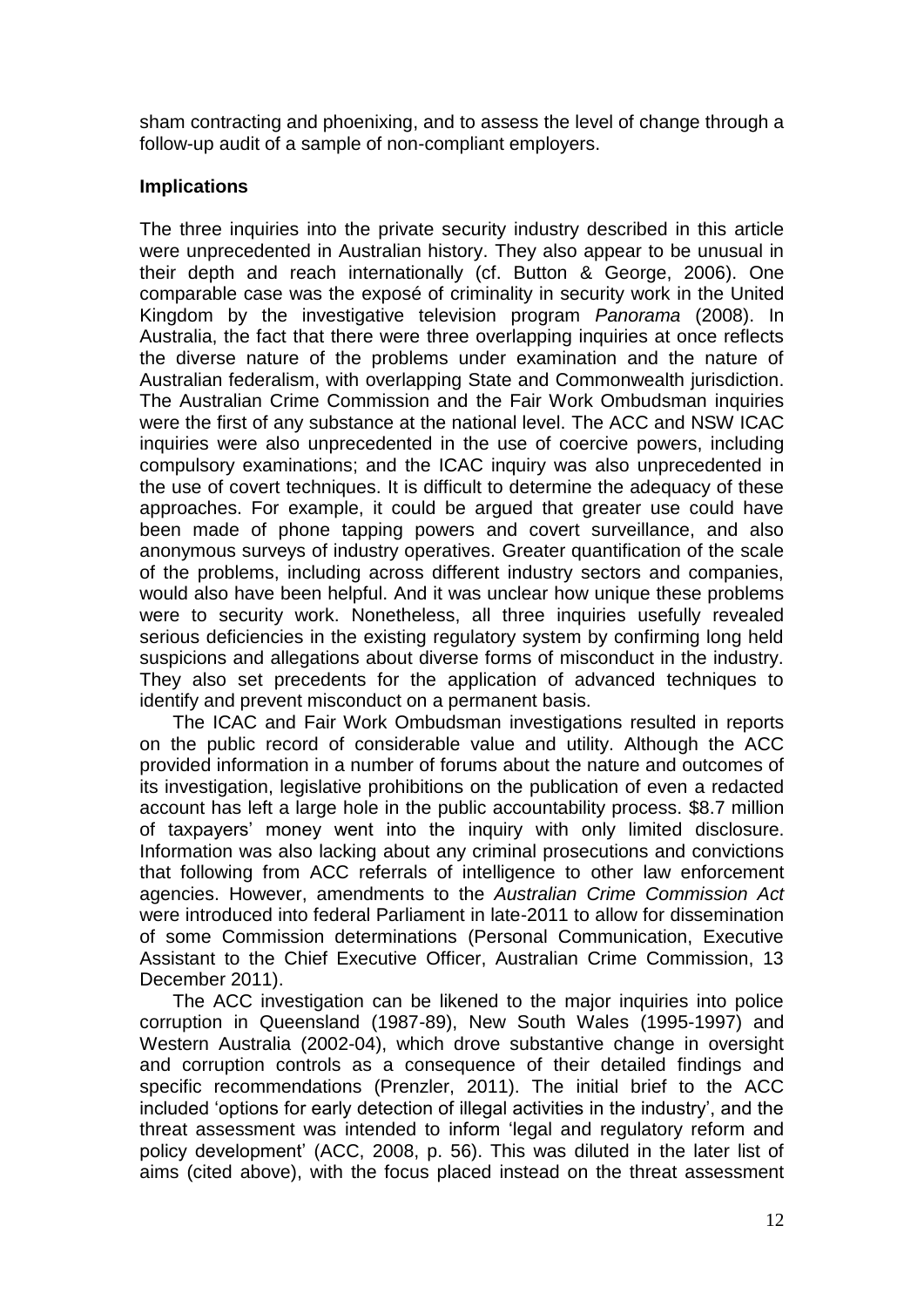and confidential intelligence reports for law enforcement. As a result, there are no detailed practical recommendations on the public record to support reform. An unprecedented opportunity to facilitate national action on industry regulation was lost, and this appears to be reflected in a lack of post-inquiry follow-up assessments.

In New South Wales, an initial review by the ICAC (2011) of the implementation of the 16 recommendations in the Operation Columba report indicated that most had been implemented as prescribed. Those relating to independent testing procedures were still under development, and there was an ongoing procedure to check and upgrade qualifications issued by the corrupt trainers. In line with one set of recommendations, in June 2010 the Security Industry Registry – renamed the Security Licensing and Enforcement Directorate (SLED) – was enlarged with an increase in allocated staff from 40 to 73 (see also Sexton, 2012). The regulator also became subject to direct control by the New South Wales Police Commissioner through the State Crime Command.

The enlargement of the New South Wales regulator will give it greater capacity to monitor the industry. However, criticism was made of a lack of specificity about the nature of enforcement (Cowan, 2010). Since then the State government has indicated that the SLED will 'get the power to raid companies and audit their books', and that there will be a much greater focus on intelligence gathering with a view to prosecuting criminal conduct (Sexton, 2012, p. 27). Nonetheless, there remains a major problem with lack of annual reporting on the regulator's activities and impacts, and the issue of ongoing responsibility for enforcement of training standards remains blurred.

Also in New South Wales, stakeholder support for the ICAC's recommendations degenerated into controversy when the state government abandoned the co-regulatory system (O'Malley, 2011). Co-regulation involved compulsory membership by security firms of professional associations, which conducted their own compliance reviews. While the ICAC report criticised aspects of the system, there was no recommendation to shut it down. The decision was based on an unpublished follow-up review conducted for the government by Deloitte (O'Malley, 2011). The restructure involved significant increases in licence fees to support the Deloitte recommendation for full industry funding of the enlarged regulator – estimated to cost an extra \$AU4.7 million per annum. Some licence fees were increased by up to 500 percent, with the industry alleging there was little to show for this (ASIAL, 2010; O'Malley, 2011).

In terms of the fair work inquiry, the Ombudsman appears committed to maintaining the industry compliance program, with the introduction in April 2011 of a *National Security Service Industry Follow Up Campaign 2011*, including the auditing of approximately 600 firms. The continuation of the 2009 campaign up to 30 September 2010 included an additional 40 firms (Fair Work Ombudsman, 2011). This extended the findings to include 277 breaches (up from 194) across 52 percent of audited employers (up from 49%), with over AU\$1.1 million in recoveries (up from \$AU452,800) on behalf of 1,124 employees (up from 652).

One major overarching problem with the three inquiries examined here is that they remained firmly within in the tradition of crisis-driven ad hoc investigations and piecemeal reform. The limited focus of the inquiries has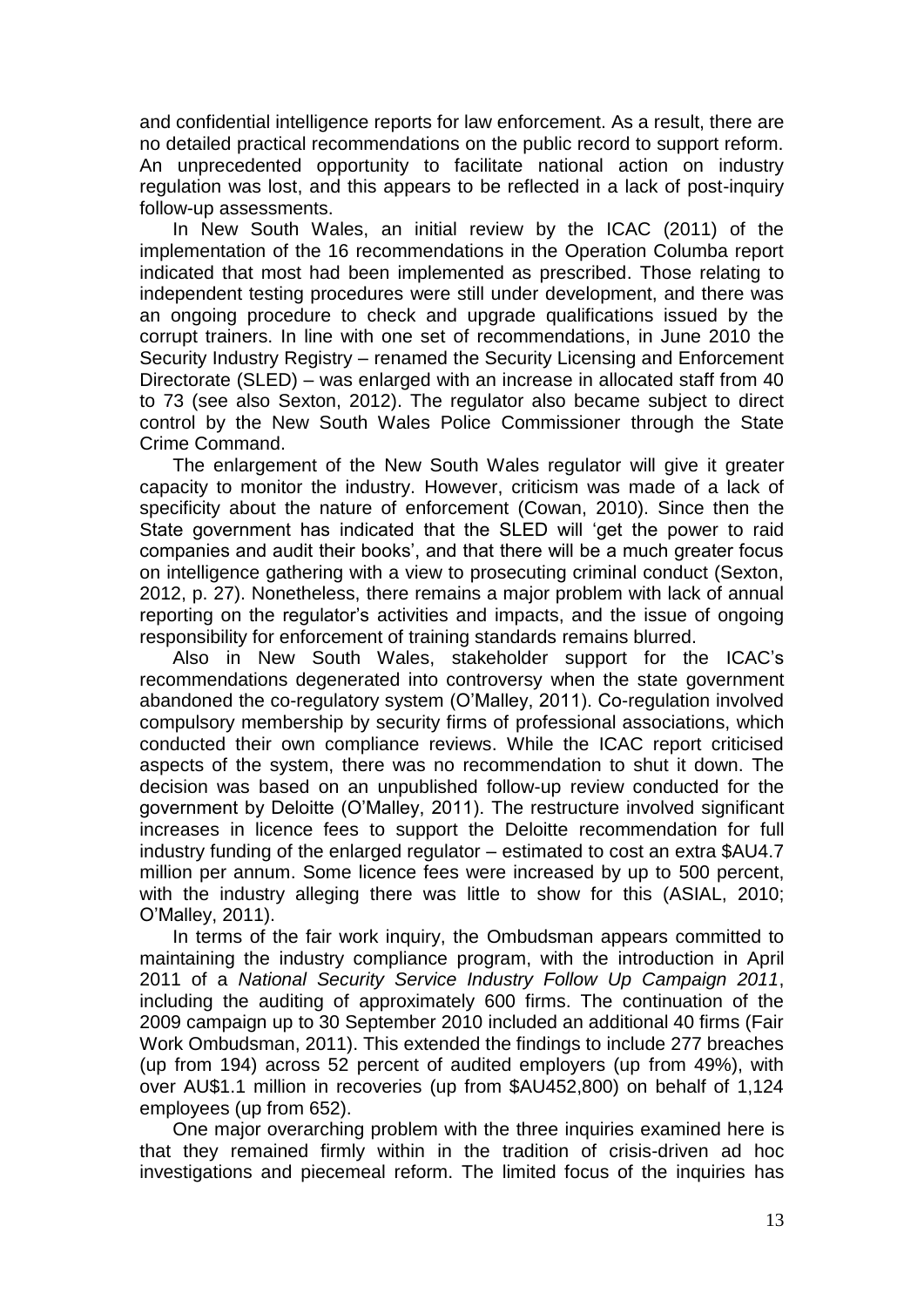meant that other problems in the industry have not been systematically addressed. The most serious of these is the problem of violence associated with crowd controllers in licensed venues. The media continues to report deaths and injuries from assaults and brawls resulting from negligence or aggression on the part of security staff at pubs and clubs (e.g., Carson, 2011; O'Malley, 2011). But there is still no national review of the issue. The security management deficit in licensing systems is another issue not addressed by the inquiries. Repeated scandals around security failures, including at critical infrastructure sites, have highlighted the absence of any requirement for the owners of security firms or the managers of security operations to hold credentials in security management (Prenzler, et al., 2010; see also Button, 2008, in the UK context).

In Australia, security associations have lobbied for many years for better regulation to reduce unfair competition and improve professionalism across all industry sectors (Sarre & Prenzler, 2011). While regulation of the industry is a state and territory responsibility, the cross-jurisdictional nature of the issues requires a much more coordinated response to ensure appropriate standards and national consistency. This requires a more proactive approach by the federal Department of Justice. It also requires regulatory systems with more sophisticated investigative methods, with better measures of the impacts of regulatory strategies, and enhanced research tools to identify gaps and weaknesses in industry standards.

## **Conclusion**

Recent inquiries into the private security industry in Australia involved the use of unprecedented coercive and intrusive investigative techniques. The findings of diverse and serious forms of corruption and criminal conduct oblige a revision – upwards – of the risk profile for the industry. Given that security industry regulation internationally is generally passive and very limited, it would be instructive to see the results of similar inquiries in other locations and to assess how effective other regulatory systems are in countering these problems. Ongoing industry growth means that more and more people are dependent on private providers for protection from crime and violence. It is therefore imperative that governments underwrite integrity and competency in private security with more advanced regulatory systems.

#### **References**

- ACC (2007). *Annual report 2006-07*. Canberra: Australian Crime Commission.
- ACC (2008). *Annual report 2007-08*. Canberra: Australian Crime Commission.
- ACC (2009a). *Annual report 2008-09*. Canberra: Australian Crime Commission.
- ACC (2009b). *Australian Crime Commission submission to the Parliamentary Joint Committee on the Australian Crime Commission Inquiry into the Adequacy of Aviation and Maritime Security Measures to Combat Serious and Organised crime*. Canberra: Australian Crime Commission.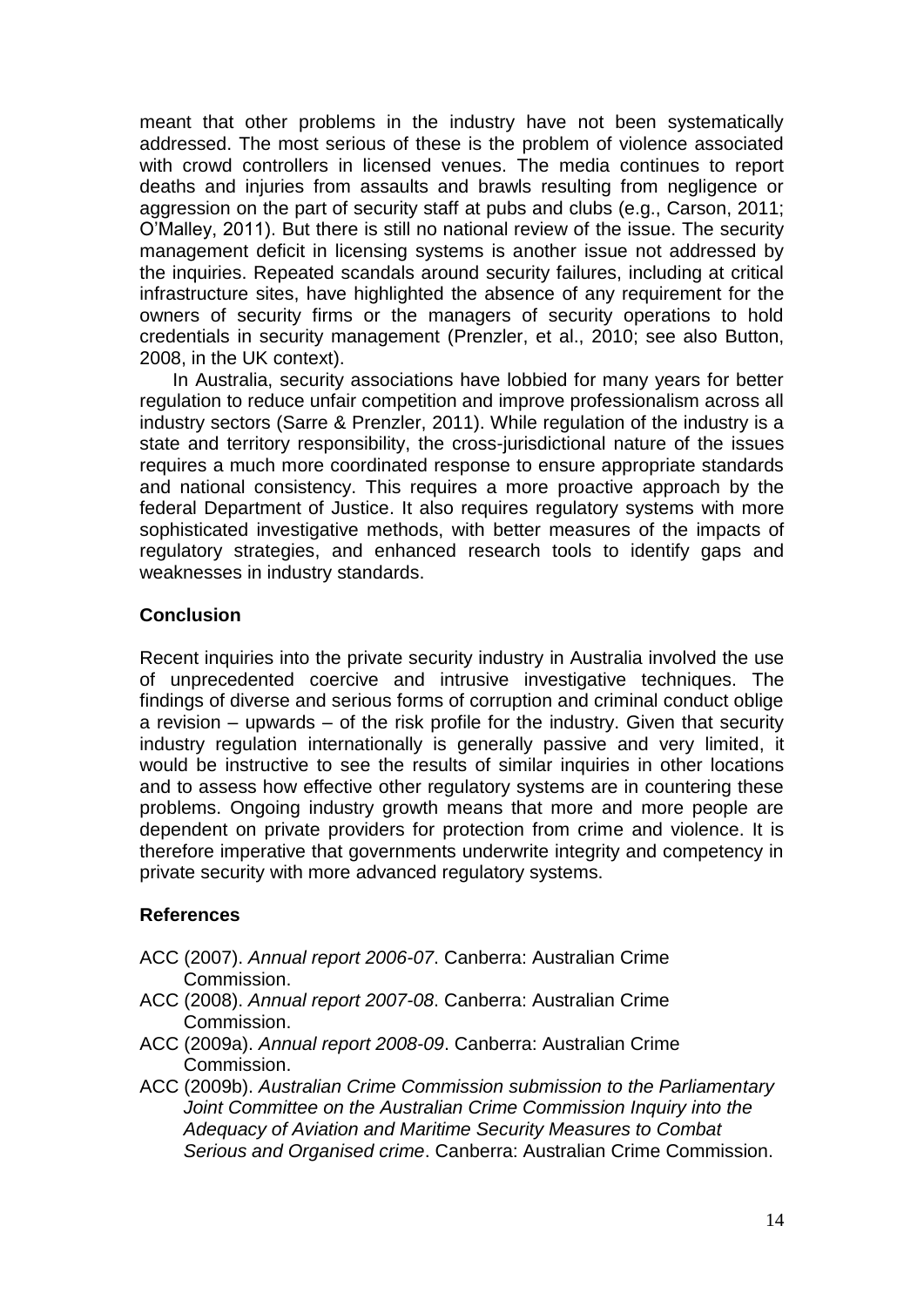- ACC (2011). Private security industry criminal infiltration. *Crime Profile series*. Retrieved from www.crimecommission.gov.au/publications/crime-profileseries-fact-sheet/private-security-industry-criminal-infiltration.
- ASIAL (2010). *Response to the proposed changes to the regulation of the NSW security industry*. Australian Security Industry Association Limited. Retrieved from

www.securityindustryaward.com.au/Assets/2645/1/Attachment1.pdf

- Bayley, D., & Shearing, C. (2001). *The New structure of policing*. Washington, D.C.: National Institute of Justice.
- Button, M. & George, B. (2006). Regulation of private security: Models for analysis. In M. Gill, (Ed.), *Handbook of Security*, pp 563-585. Houndmills, Hampshire: Palgrave-Macmillan.
- Button, M. (2008). *Doing security*. Basingstoke: Palgrave.
- Carson, V. (2011, September 3). Fight clubbing. *Daily Telegraph*, p. 39.
- Chambers, G. (2006, September 25). Bikie crime fronts: Gangs in business on Coast. *The Gold Coast Bulletin*, p. 4.
- CoESS (2010). *Critical infrastructure security and protection: The Publicprivate opportunity*. Wemmel, Belgium: CoESS.
- Cowan, R. (2010). SLED hammering rogues costs industry. *Security Insider*, Oct/Nov, pp. 34-36.
- Fair Work Ombudsman (2010). *National Security Industry Campaign 2009: Report and Recommendations*. Canberra.

Fair Work Ombudsman (2011). *National Security Service Industry Follow Up Campaign 2011*. Retrieved from www.fairwork.gov.au/about-us/auditsand-campaigns/current-campaigns/pages/national.aspx

ICAC (2009). *Report on corruption in the provision and certification of security industry training*. Sydney: Independent Commission Against Corruption.

ICAC (2011). *Plan for Implementation of Recommendations, Operation Columba*. Retrieved from http://www.icac.nsw.gov.au/images/investigations/implementation\_plans

/Columba/implementation%20plan%20operation%20columba.pdf Lawler, J. (2009). Protecting government and economies. Address to the

*Financial Review Defence Conference 2009*. 23 September, Hilton, Sydney. Retrieved from

[www.crimecommission.gov.au/media/speeches/2009/090924\\_john\\_lawl](http://www.crimecommission.gov.au/media/speeches/2009/090924_john_lawler.htm) [er.htm](http://www.crimecommission.gov.au/media/speeches/2009/090924_john_lawler.htm)

- Maley, P. (2009, July 6). Criminal groups infiltrate security. *The Australian*, p. 3.
- O'Malley, N. (2011, October 1) The Tough business of cleaning up security. *The Sydney Morning Herald*, p. 8.
- Office of Consumer and Business Affairs (2004). *Statutes Amendment (Liquor, Gambling and Security Industries) Bill 2004*. Adelaide: Government of South Australia.
- Panorama (2008). *Britain's protection racket*. BBC One, 21 January.
- Prenzler, T. (2011). The Evolution of police oversight in Australia. *Policing and Society, 21*(3), 284-303.
- Prenzler, T., & Sarre, R. (2008a). Developing a risk profile and model regulatory system for the security industry. *Security Journal, 21*(4), 264- 277.